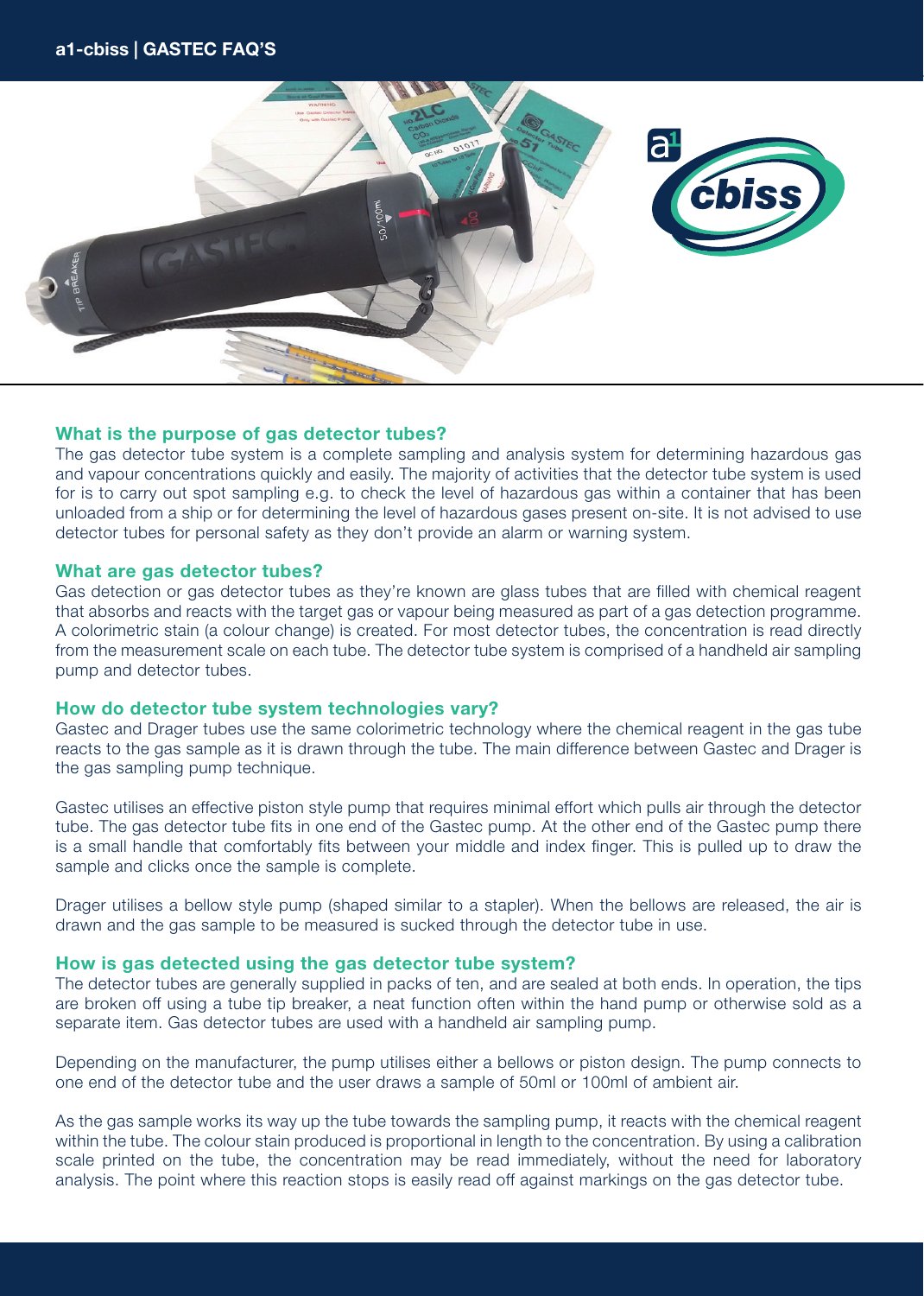

# What range do the detector tubes measure at?

For many gases and vapours, there are several concentration ranges available (ppm, %, Mg/m<sup>3</sup>, mg/l) giving you the flexibility to measure both low and high concentrations without sacrificing precision.

## Which gases do detector tubes detect?

Gas detector tubes are available to measure more than 500 different kinds of gases and vapours including the following:

- Acetaldehyde
- Acetic Acid
- Acetone
- Ammonia
- Benzene
- Bromine
- Carbon Dioxide
- Fluorine
- Formaldehyde
- Hydrogen
- Hydrogen Chloride
- Hydrogen Cyanide
- Hydrogen Sulphide
- MEK-Methyl Ethyl Ketone
- Mercaptans
- Nitrogen Dioxides
- Oxygen
- Phosphine
- Styrene
- Sulphuric Acid
- Toluene
- Xylene

# What do the most popular detector tubes test for?

Hydrogen Sulphide and Carbon Monoxide are our most popular detector tube types. There are 7 variations of Hydrogen Sulphide detector tubes within the standard tubes classification. The main difference being the range at which they detect. All standard detector tubes are priced at the same price no matter the detection range. There are 8 different Carbon Monoxide detector tube range types.

# Do detector tubes offer STEL and TWA readings?

Short Term Exposure Limit (STEL) detector tubes accurately measure gas concentration for occupational hygiene and compliance with laws and guideline standards. The short term tubes account for the lion share of available tubes (standard tubes).

Time-Weighted Average (TWA) tubes provide gas samples for up to eight hours. The direct-reading, lengthof-stain tube shows immediate results and is often worn in a lapel for the duration of the shift/working day. TWA tubes eliminate laboratory turnaround time and allow you to correct worker exposure problems faster.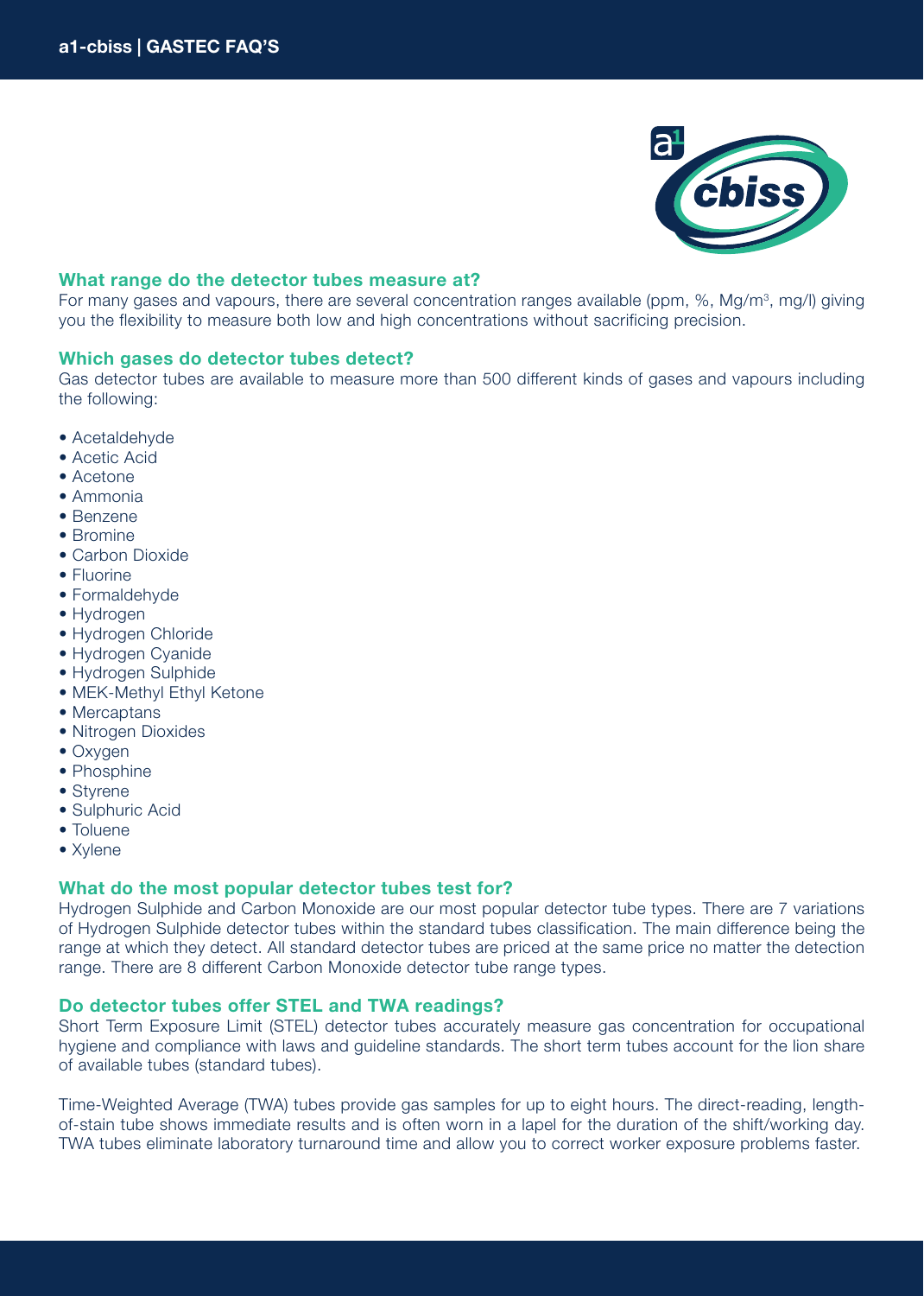

# Do short term gas detector tubes comply with standards?

Yes, European Standard EN1231 specifies performance requirements and test methods under prescribed laboratory conditions for length-of-stain detector tubes and their associated pump (detector tube measurement system) used for short term measurements of the concentration of specified chemical agents in workplace air.

# What are the benefits of gas detector tubes?

- Detector tubes are most effective for accurate on-the-spot measurements
- Relatively inexpensive
- Intrinsically safe method, allowing them to be deployed in all applications where some gas detectors cannot

# Where are detector tubes used?

The gas detector tubes are used by a number of different job roles for various gas detecting activities.

- Hazardous Materials Response
- Clean-up of Spills
- Wastewater Treatment Plants
- Refineries
- Leak Detection
- Marine and Shipping
- Pharmaceutical
- Chemical & Fertilizer
- Fumigation
- Food & Beverage Industry
- Power & Steel Plants
- Municipal Corporations
- Oil & Gas

## How much does the gas detector tube system cost?

Following the initial one-off outlay of purchasing an air sampling pump for about £200, the only ongoing cost is for gas tubes. The gas detector tubes are low cost with a pack of 10 tubes costing in the region of around £30. Look out for suppliers that offer detection tubes at one consistent price which makes it easier for procurement processes.

# Product FAQ's

## Do I need to perform a pump leak test before using the pump and how do I do this?

It is very important to always do a leak test every time you are using an air sampling pump to ensure that you get accurate readings.

You can do this, by confirming that the inlet clamping nut is firmly tightened. After confirming that the pump handle is fully in (therefore, the guide line on the pump shaft is not seen), insert a fresh unbroken detector tube into the rubber inlet of the pump. Align the guide mark (red line) on the back plate and the guide mark ( 100) on the handle. Pull out the handle fully along the red guide line on the pump shaft to the lock position, and wait 1 minute. Unlock the handle by turning it more than 1/4 turns and guide it back gradually. Confirm the handle returns to the initial position and the guide line on the pump shaft is not seen

When the handle is unlocked, be sure to guide it back gradually by applying a little resistance. Otherwise, the handle will spring back due to the vacuum in the pump cylinder and possibly damage internal parts.